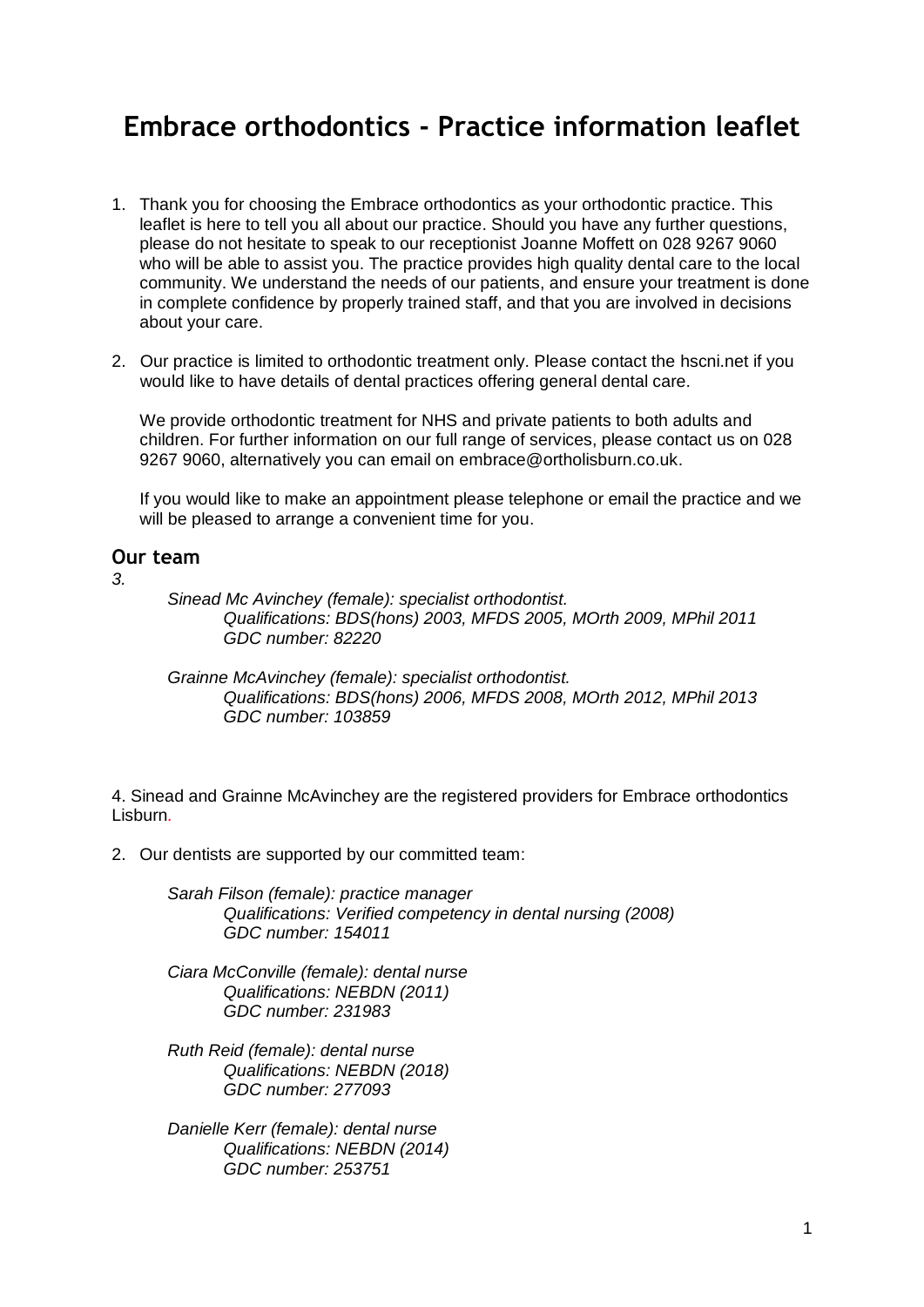Reception staff: Joanne Moffett (female)

### **Opening hours**

3. We are open during the following times:

| Monday    | 8 am - 1 pm | 1:45 pm - 4pm |
|-----------|-------------|---------------|
| Tuesday   | 8 am - 1 pm | 1:45 pm - 4pm |
| Wednesday | 8 am - 1 pm | 1:45 pm - 4pm |
| Thursday  | 8 am - 1 pm | 1:45 pm - 4pm |
| Friday    | $8am - 1pm$ | closed        |
| Saturday  | closed      | closed        |
| Sunday    | closed      | closed        |

- 4. The practice is closed for lunch from 1 pm 1:45 pm every day.
- 5. Should you have a dental emergency outside of the practice opening hours, please call your registered dentist who will advise you of your out of hours pain relief centre.

## **Complaints procedure**

6. We aim to make your experience at the practice as pleasurable as possible. However, should you have any complaints or comments, please contact to Sinead or Grainne McAvinchey on 028 9267 9060 or email: embrace@ortholisburn.co.uk will be able to deal with your complaint and talk you through our procedure. Alternatively, you can pick up a copy of the complaints procedure from reception.

## **Patient confidentiality**

7. We take patient confidentiality extremely seriously at Embrace orthodontics and all personal information is treated in the strictest confidence. Only members of staff have access to patient information. All our patient records are securely stored at our practice to ensure that any patient information is only accessed as part of your treatment. No information will ever be released to a third party without your express permission or where required by law. We have a strict confidentiality policy. To see a copy of this policy or if you would like further information regarding your rights to view your patient records please contact please ask at reception.

### **Methods of payment**

8. We accept the following methods of payment at the practice: cash, cheque (made payable to *Embrace orthodontics* and all major credit and debit cards. We also accept standing order payments for private treatment.

### **Other information**

- 9. You can express a preference about which dentist you will see. We will make all reasonable efforts to ensure that the request is met, but this may not always be possible. Should you wish to express a preference of practitioner, please state who you would like to be seen by when booking your appointment.
- 10. We encourage all our patients to maintain excellent oral health throughout their brace treatment and regular appointments with your dentist must be attended.
- 11. The following languages are spoken at the practice: English.